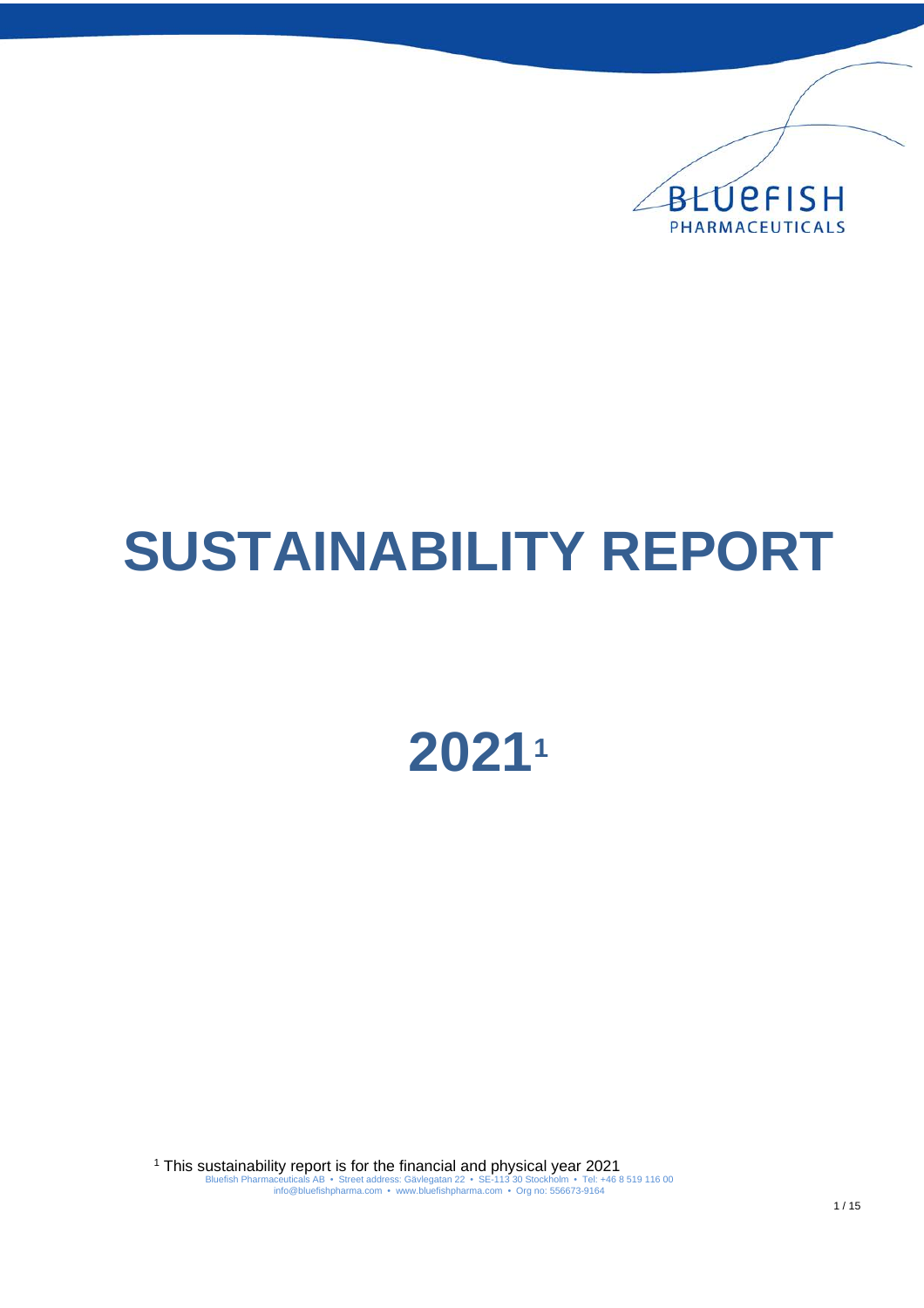

## **Table of Contents**

#### About the sustainability report

This Sustainability Report has been prepared in accordance with Swedish legislation on sustainability reporting, as stated in the Swedish Annual Accounts Act (6 kap 10-14 §§ ÅRL). The Sustainability Report aims to present Bluefish's' sustain-ability performance, risk management and value creation.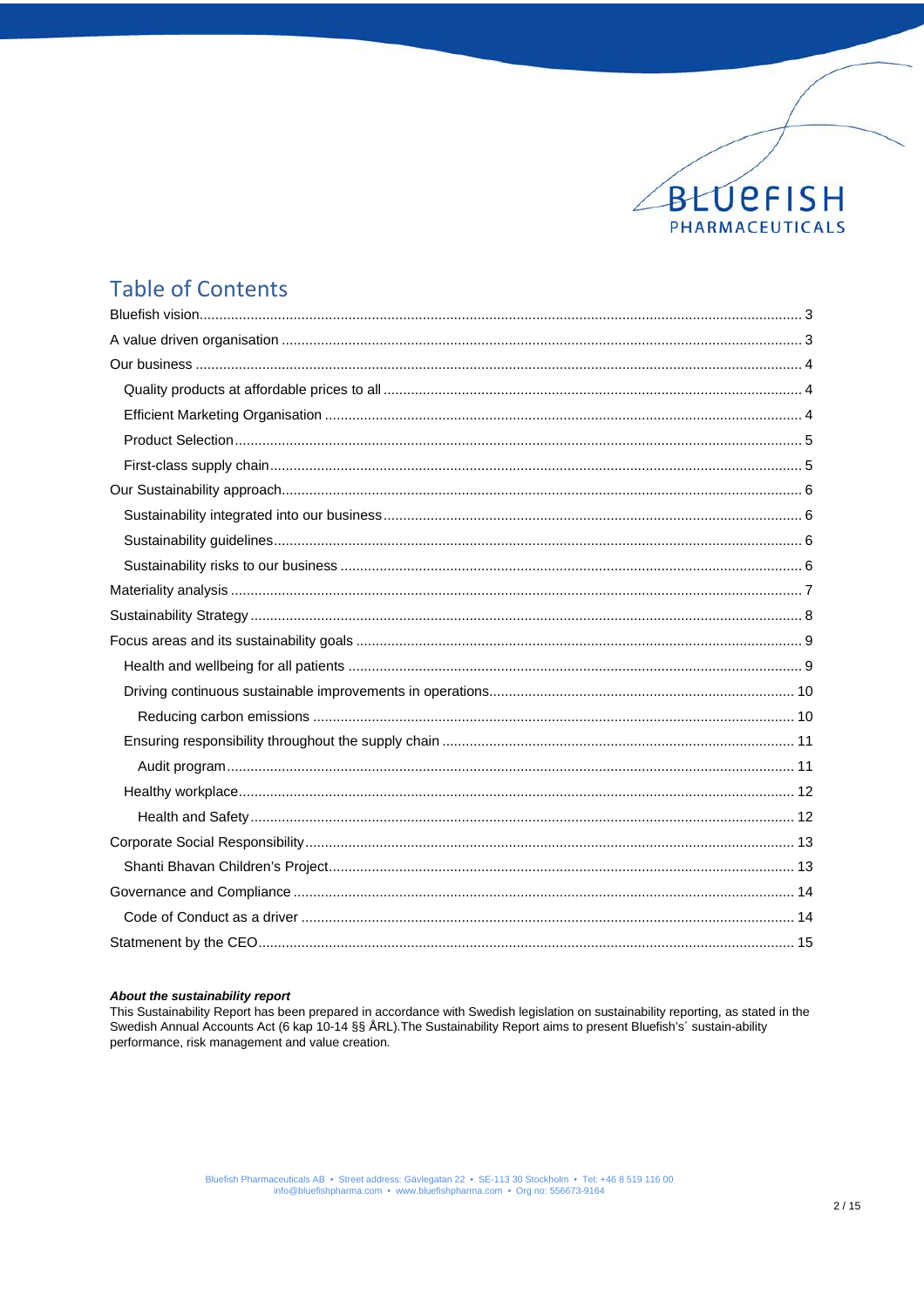

## <span id="page-2-0"></span>**BLUEFISH VISION**

Bluefish´s vision is to make quality medicines accessible to more people. We want to bring value to patients and societies with high service level of affordable medicines in sustainable supply chains. Our ambition is to grow the business without sacrificing any of our values. It is essential in a global world, and we do it for today and for the generations to come. With this first sustainability report in the history of our company, we want to disclose our ambitions and our progress from a sustainability perspective.

## <span id="page-2-1"></span>**A VALUE DRIVEN ORGANISATION**

Bluefish has an efficient organization, where most business activities are managed centrally. We are established in 13 European countries, along with some export activities to countries outside Europe. Bluefish has local offices in Sweden, Germany, Austria, Poland, Ireland, Spain, and France. We also have a subsidiary in India, with focus on maintaining and developing the Group's product portfolio.

The company has decided to have small, local offices in Europe, which have extensive knowledge of each specific market. Other activities, such as product development, business development, purchasing, quality control and follow-up on side effects are dealt with either by the head office in Stockholm or the company's technology and development centre in Bangalore, India.

Bluefish is constantly striving to identify new growth opportunities in both specific, selected market segments as well as in some new markets. We also registered and are now selling our own developed products Hydroxyzine and Anagrelide in several markets.

Our general management approach is to create high ethical work standards, accountability, and good stakeholder relations to create long-term benefits. We are guided through our values, which are created to ensure sustainable growth over time.



*Figure 1 Bluefish Values*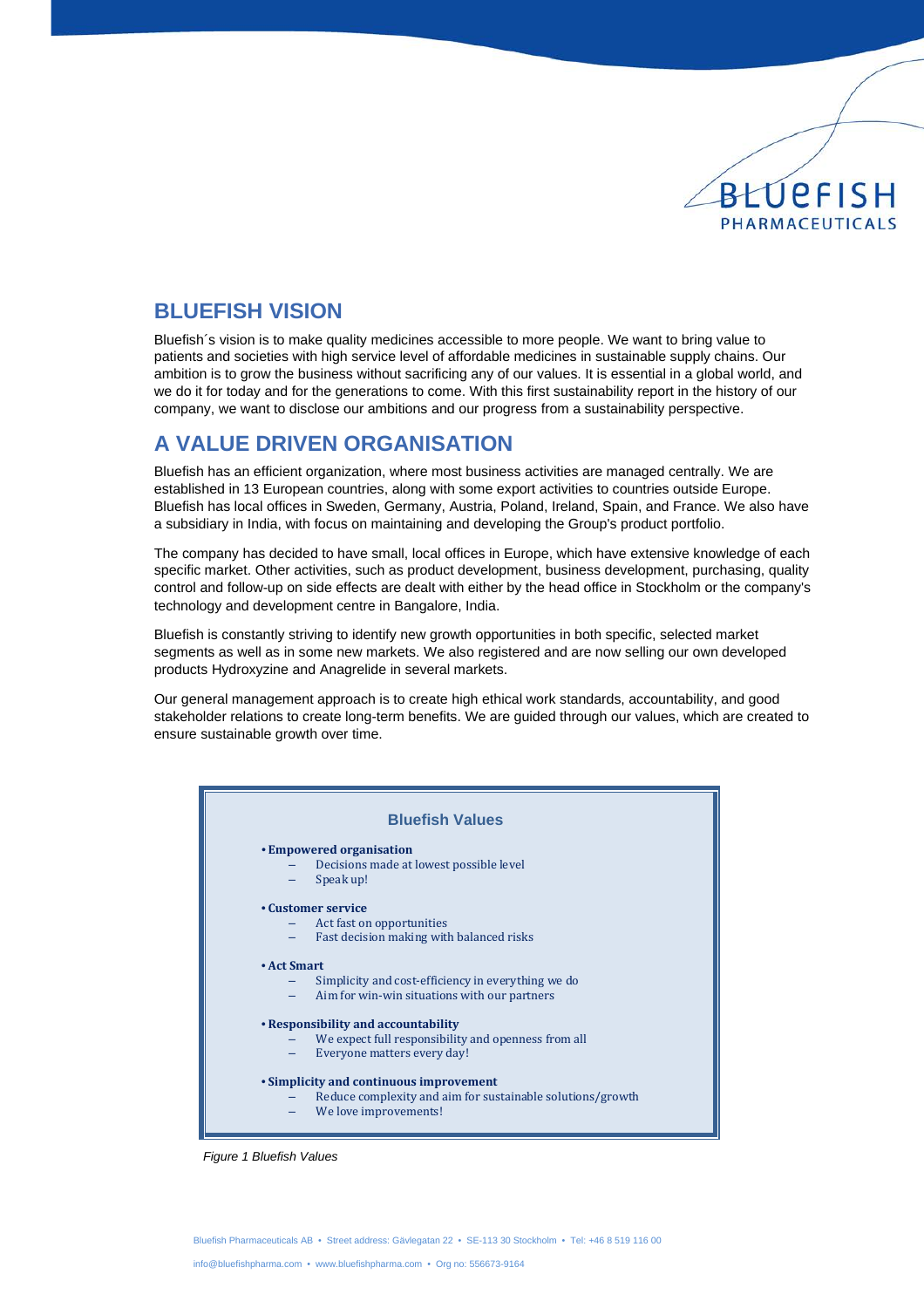## BLUEFISH PHARMACEUTICALS

## <span id="page-3-0"></span>**OUR BUSINESS**

Bluefish provides quality generic pharmaceuticals at affordable prices. Our product portfolio contains a wide range of products within all major therapeutic areas. We were founded in 2007 and since our inception, we have developed the platform and know-how to participate in and to be an integral part of all major steps of the value chain in the offering of generic pharmaceuticals.

## <span id="page-3-1"></span>**Quality products at affordable prices to all**

With the vision of offering quality pharmaceuticals at prices affordable to all, we must be innovative and at the same time cost-efficient in all stages. This includes operational excellence in departments such as product development, business development, quality assurance, pharmacovigilance, IP, and supply chain as well as marketing and sales.

The company's strategy for achieving its financial goals of increasing net sales and achieving a higher level of profitability is to expand the product portfolio and to continue increasing its market share in existing and new areas. Profitability will improve as economies of scale increase.

## <span id="page-3-2"></span>**Efficient Marketing Organisation**

Bluefish establishment model is based on organic growth, where we enter the market as the "underdog", with a clear focus on a specific market segment. Bluefish enters the new market by introducing a limited product portfolio customized for local customer demands. The aim is then to gradually advance and capture a significant market share and increase the product range. By offering affordable premium generics on a consistent basis, Bluefish is able to build strong and lasting customer relationships.

The structure for financing and purchasing medicines varies from country to country and not only determines the degree of generic penetration on the market in question but also the choice of marketing model for optimization of the market potential. Bluefish target customers are pharmacies, pharmacy chains, wholesalers and payers in the form of governmental or private institutions.

Bluefish marketing organisation has created a strong platform on the European market and the company now has a validated business model on various developed generics markets in Europe. In-depth knowledge of each specific market is a prerequisite for successful optimisation of the product offering and choosing the marketing model best suited for each country.

Thanks to our experience, flexibility and efficient organisation, the company is able to introduce new products on the market quickly and to react effectively to market changes. Speed to market is a major competitive advantage, since the period of time in which the product can be sold is exploited to the full, at the same time as we become established as the main supplier of the specific product to wholesalers and other customers.

Bluefish aims to be one of the most progressive generics companies in an industry which is undergoing major changes.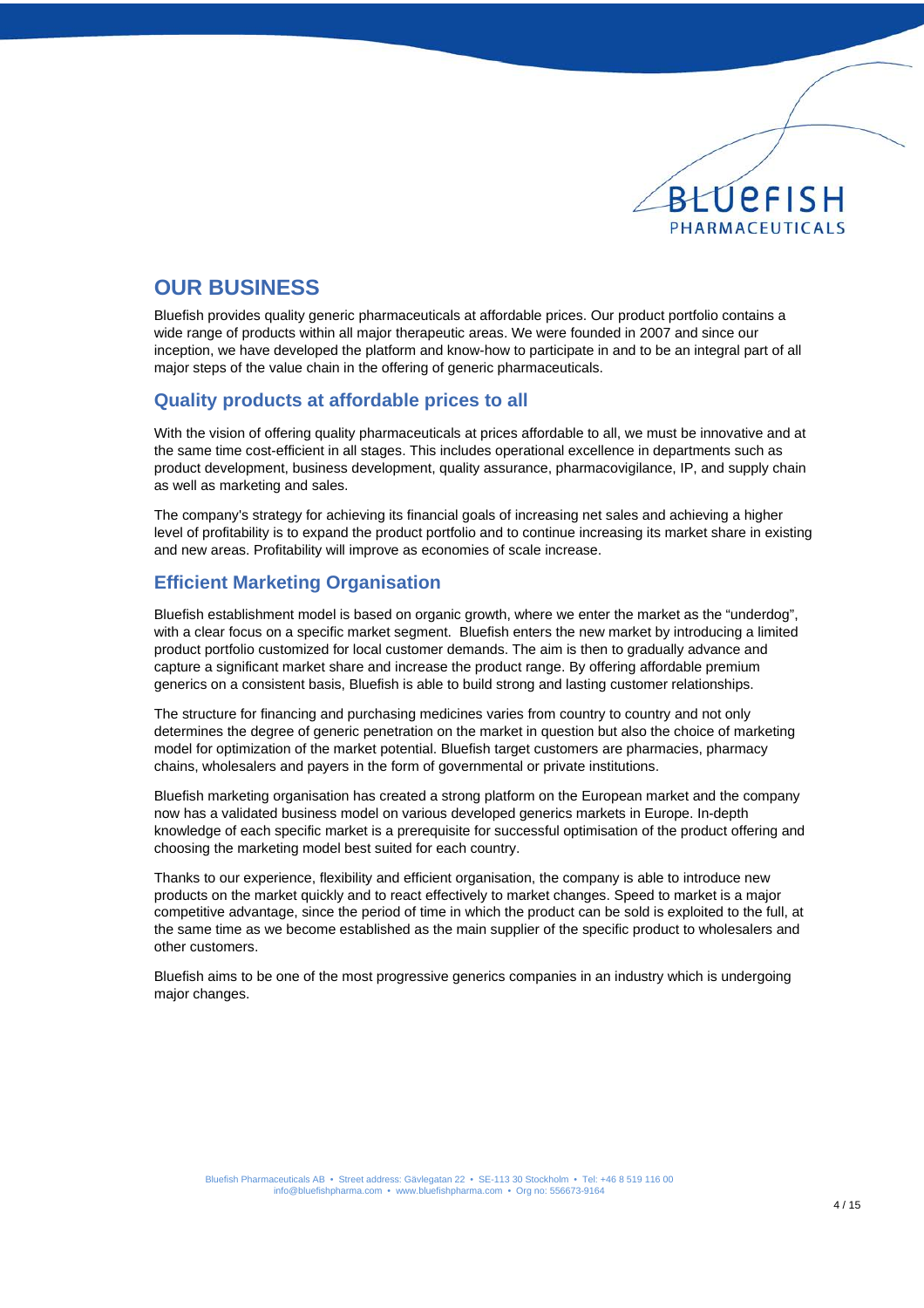

#### <span id="page-4-0"></span>**Product Selection**

Bluefish has a well-established selection process for identifying products that meet the internally established criteria for each product category. Apart from blockbuster products, where patents are due to expire, Bluefish also seeks out new products within more niche-oriented areas and in segments which consist of complex formulations or where the products are of particular strategic interest for the company.

Investing in the right products is essential for sustainable long-term sales growth. Bluefish therefore attaches great importance to the process of selecting new products. Prior to each new product investment, Bluefish conducts thorough commercial and technical analyses which take into consideration the earnings potential of the product, the development and registration costs in each relevant market, and any technical and quality aspects of the product.

As a result, the product portfolio comprises a broad range of high-quality generic pharmaceuticals within major therapeutic areas.

#### <span id="page-4-1"></span>**First-class supply chain**

Bluefish Pharmaceuticals collaborates with several strategic manufacturing partners for manufacturing of our products, and we are constantly working to ensure that our products are manufactured with the highest quality and at competitive prices. Optimising lead-times, supply planning, manufacturing, logistics, quality assurance and distribution are fundamental aspects of the company's competitiveness on each market.



#### *Figure 2 Cornerstones*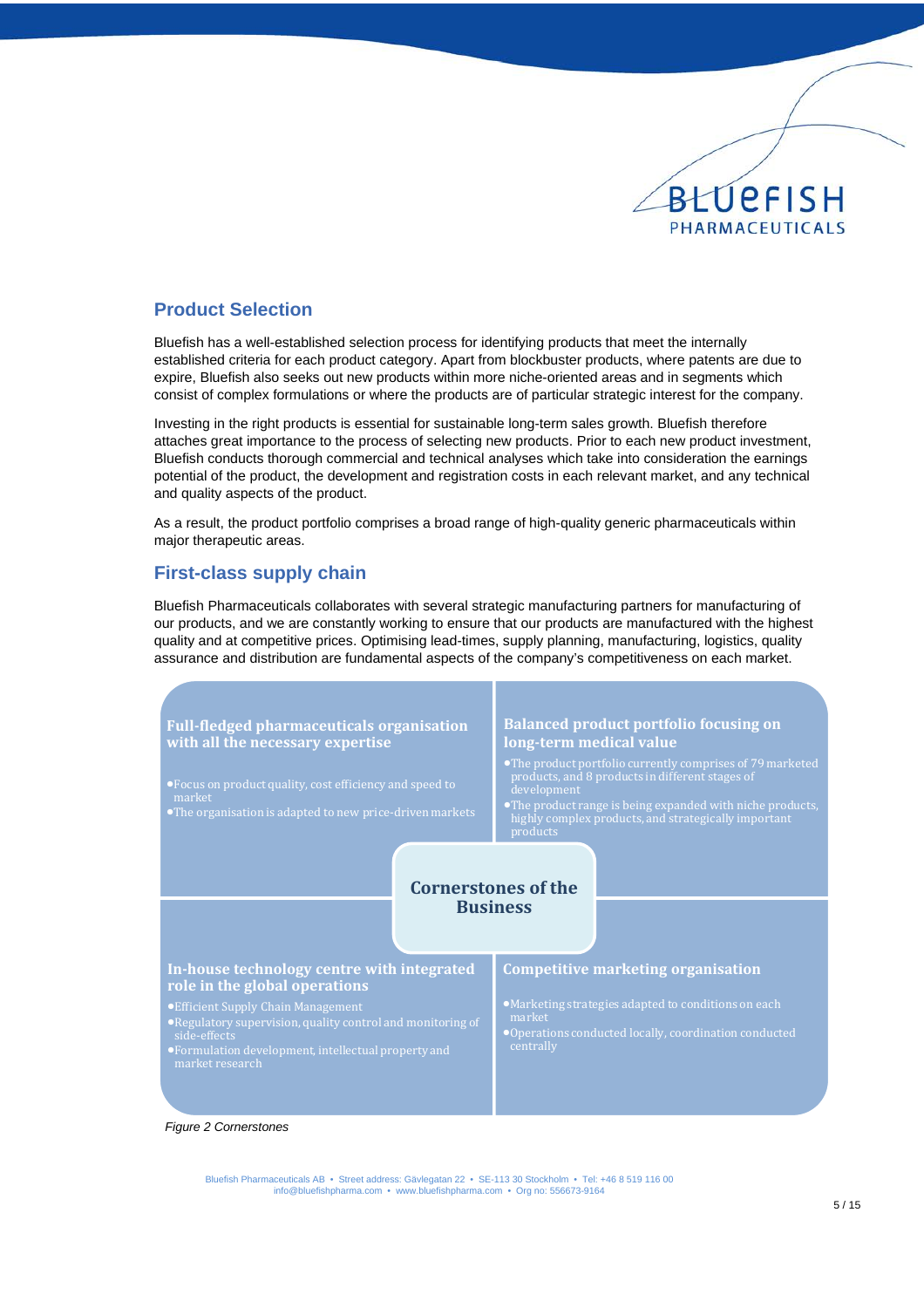

## <span id="page-5-0"></span>**OUR SUSTAINABILITY APPROACH**

Sustainability is critical to our long-term business success and future. The expectations on more sustainable solutions from different stakeholders, including our customers, are becoming more and more obvious and our aim is always to not only meet, but also to exceed those expectations. We are a valuedriven organisation, and we want to make a positive and sustainable impact on the societies in which we conduct business.

#### <span id="page-5-1"></span>**Sustainability integrated into our business**

Sustainability is integrated with our business strategy. Our priorities are presented in our sustainability strategy, which consists of different focus areas, covering; environmental, ethical, and social issues both internally and externally. We manage our sustainability work through our sustainability strategy and follow up on progress through KPI's.

The focus areas reflect the materiality analysis that we conducted in 2019, as well as consideration of today's trends and the biggest challenges faced by the world in general. These include climate change, rapid technology shifts, and high levels of inequalities.

#### <span id="page-5-2"></span>**Sustainability guidelines**

Our sustainability work in the everyday business operations is managed through our policies and our governance program. Our policies are based on the principles of the Global Compact, which we are committed to through our membership in the Medicines for Europe. We are also committed to the Sustainable Development Goals and have used these goals to find out where we can create the most positive impact on society.

#### <span id="page-5-3"></span>**Sustainability risks to our business**

Sustainability is integrated within Bluefish´s overall strategy and the top risks that can affect this strategy from a sustainability perspective are:

- Supply chain management All manufacturing of our medicines is outsourced to external partners. Bluefish is heavily dependent on the ability of our suppliers to meet the standards of our Code of Conduct.
- Changes in the regulatory field Health and safety aspects can many times effect the regulatory field. Not meeting the regulatory changes is always a risk to our company.
- Safety Health and Environment (SHE) measures We are heavily dependent on partners and the ability to work in a sustainable way with all three aspects; Safety, Health, and Environment in a way so that they provide a safe workplace for employees, does not contaminate the environment surrounding the facilities where our products are being handled.

In the next chapters we will describe how we are managing our largest risk, via SHE audits of suppliers and implementing of our code of conduct. The risk of regulatory changes is the same for all pharma companies and it's managed via information and knowledge to ensure we minimise the risk by reacting and adapting quickly to any changes.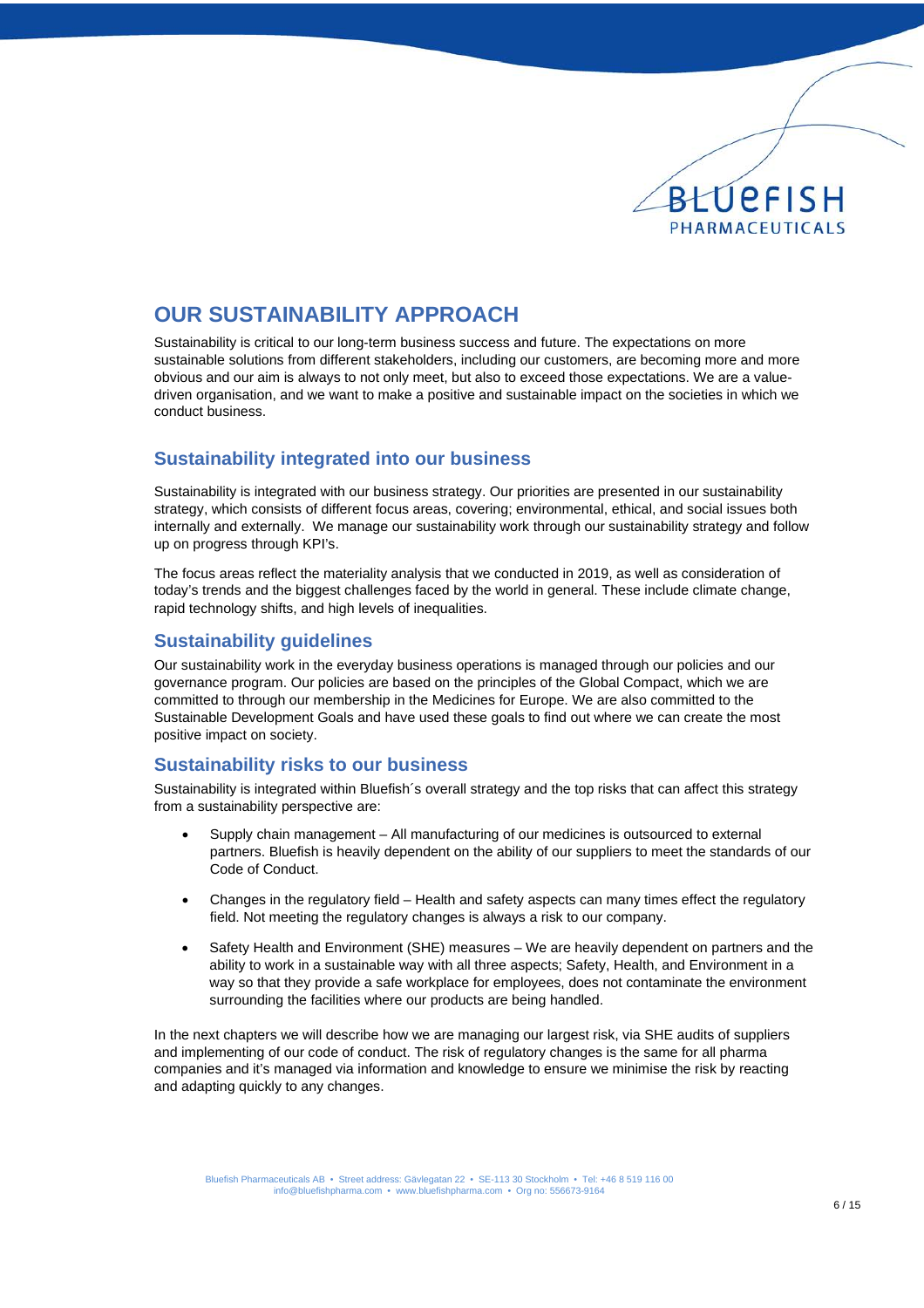

## <span id="page-6-0"></span>**MATERIALITY ANALYSIS**

As a foundation for our sustainability strategy, we conducted a materiality analysis in 2019, including a stakeholder dialogue. When analysing which issues are the most important to be addressed, we listed the topics based on factors such as our value chain and business risks, trends in general and trends in the pharmaceutical sector. As a result we identified different aspects that we wanted to cover: Patient perspective, Environmental perspective, Employer perspective and Community perspective.

In our stakeholder dialogue we managed to understand the importance of the different topics. We established a final materiality list based on an analysis conducted by our Management. The list contains topics we can impact and those that are most important to our stakeholders and the most material for our business.



Possiblility to influence

In the process of establishing our sustainability strategy, we conducted a stakeholder mapping based on which stakeholders that have an impact on and are impacted by our business. We are regularly engaging with our stakeholders through different methods (e.g. meetings, inspections, conferences, board meetings, etc.)

*Figure. 3 Stakeholder dialogue*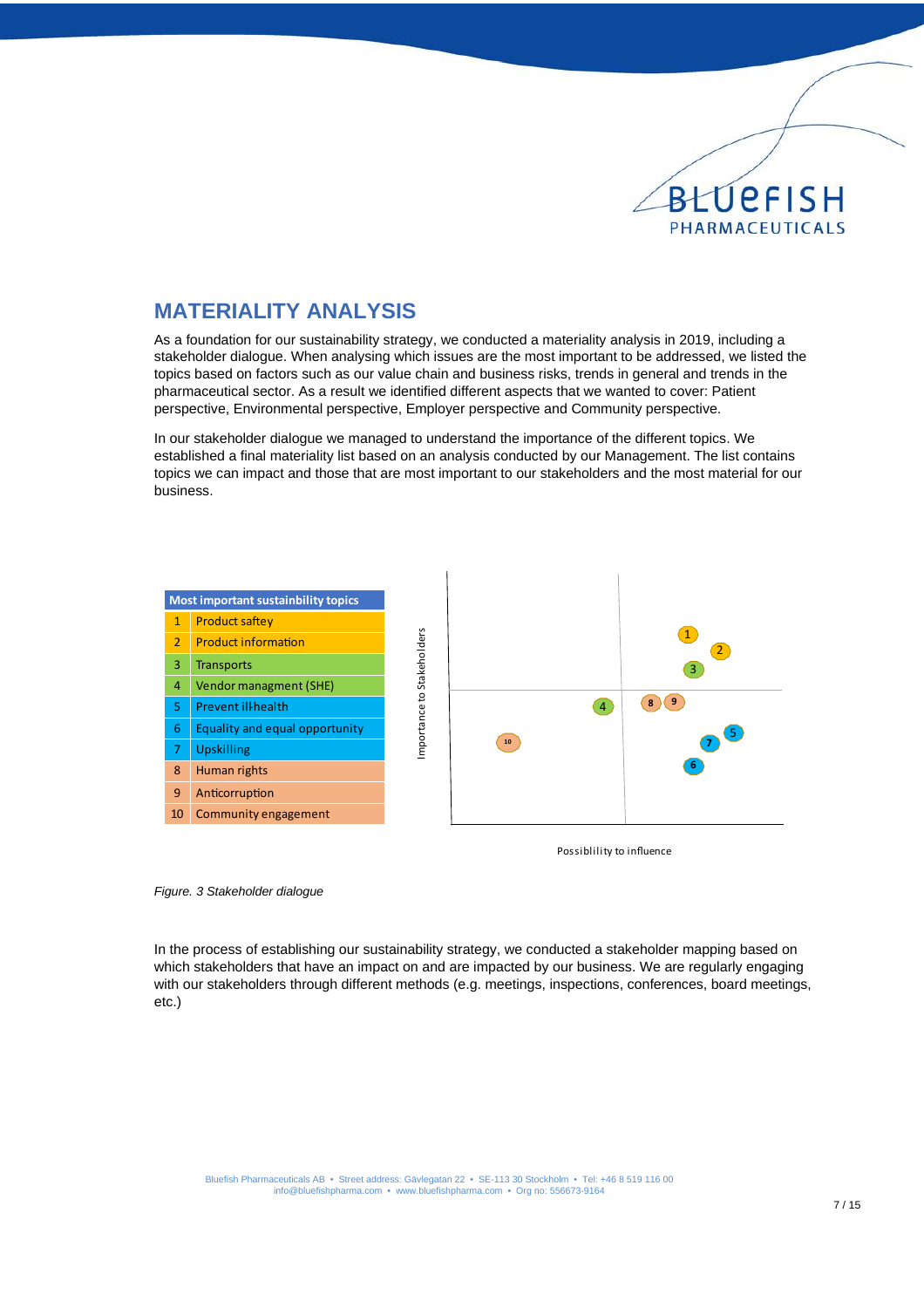

## <span id="page-7-0"></span>**SUSTAINABILITY STRATEGY**

Based on the materiality analysis, the management team has decided on three focus areas that are the most material for our business. These focus areas are defined to ensure that the most important material topics are covered including the main sustainability risks for the business. We have mapped our strategy against the Sustainable Development Goals to understand where we can have the highest possible impact into the societies where we operate.

The focus areas are divided into three levels, based on the approach we want to apply.

#### **Base**

The basic focus areas that need to be in place to achieve an acceptable level of sustainable business.

#### **Focus**

In order to keep improving our sustainability work we need to pay attention to these areas. This is to enable us to fulfil future expectations from our customers and other stakeholders.

#### Excellence

Areas where we want to excel as a company and to take a leading role, or at least be amongst the best, compared to our peers.



*Figure 4 Bluefish Goals contribute to global Goals*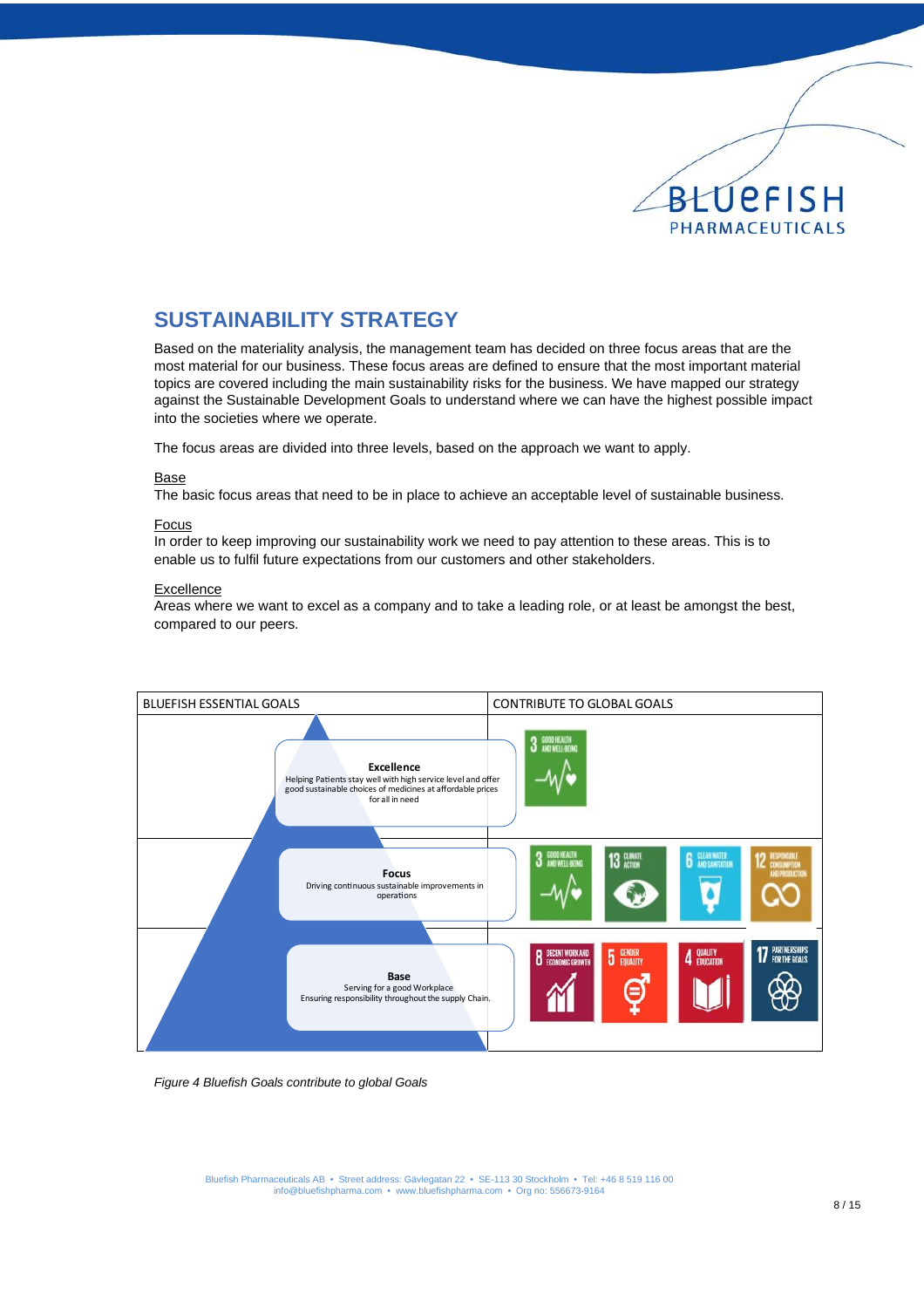

## <span id="page-8-0"></span>**FOCUS AREAS AND ITS SUSTAINABILITY GOALS**

#### <span id="page-8-1"></span>**Health and wellbeing for all patients**

Health and wellbeing are material to us since we are determined to deliver products that increases health and wellbeing for patients using the medicine. We strive to sell affordable medicine in order to reach as many patients as possible.

This topic is manged through the affordability of our medicines which makes them available to a larger community. Our medicines prevent illness and improve quality of life for patients using our medicines and saves lives. Through our development of generic medicines we further contribute to health and wellbeing. To deliver this we need an organisation that is fully equipped to survey and manage all regulatory aspects of our medicines.

The company is inspected regularly by the Swedish Medical Products Agency to ensure that Bluefish complies with Good Manufacturing Practice (GMP), Good Distribution Practice (GDP) and pharmacovigilance legislation (GVP). GMP is the regulatory regime all pharmaceuticals manufacturers must comply with to ensure that the finished pharmaceutical products possess the requisite identity, strength, quality, and purity and to ensure the safety of the patients. GDP is the regulation ensuring that all pharmaceutical products are distributed within regulated conditions.

Our aim for this focus area is to reach a high service level, i.e. the share of our products that are available to customers. In 2020 we reached a service level of 95% and in 2021 98%.

Bluefish sells in average 10 million packs of medicines every year.

TARGET 2021: 93% service level. Target fulfilled

TARGET 2022: 93% service level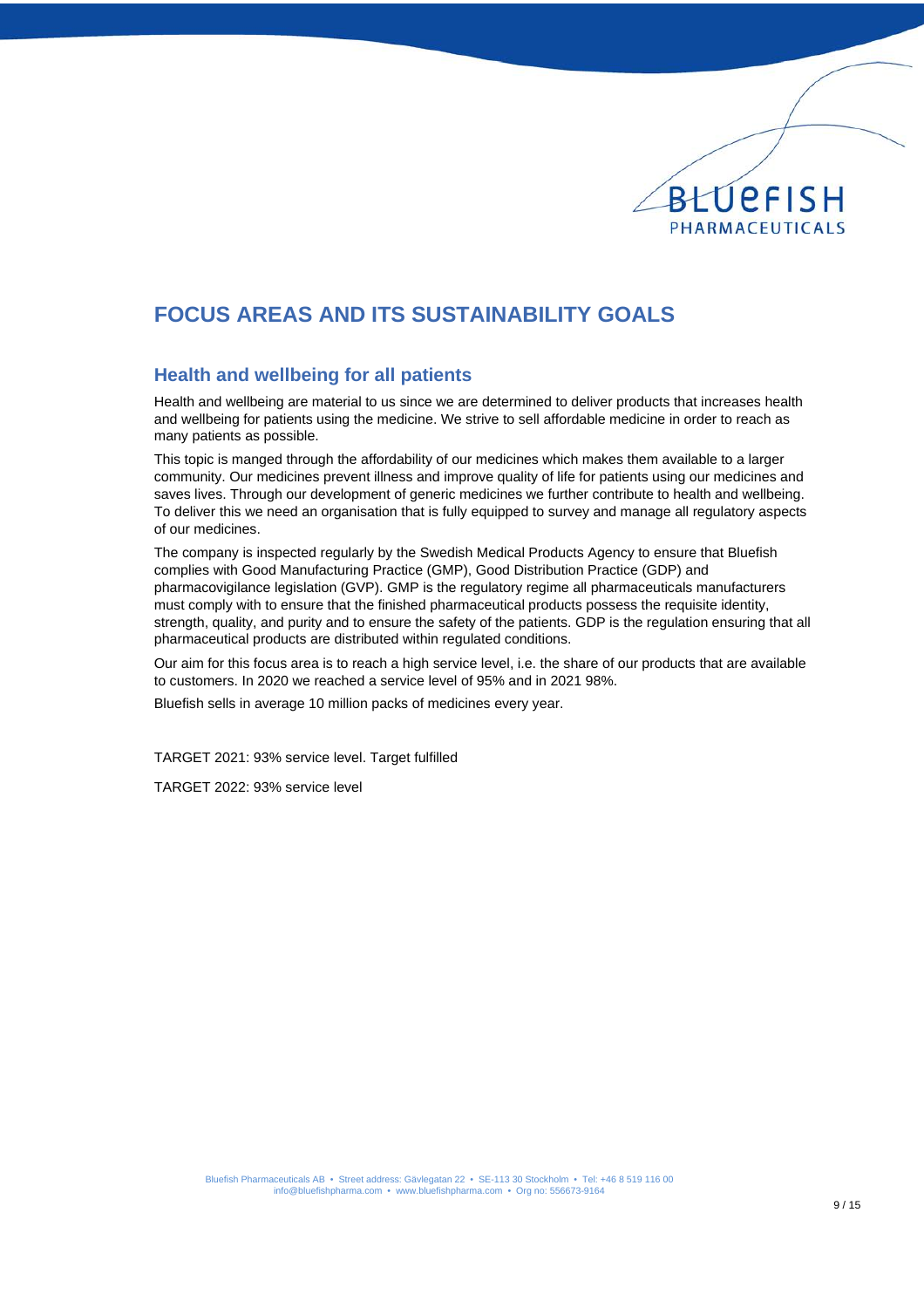

#### <span id="page-9-0"></span>**Driving continuous sustainable improvements in operations**

To drive continuous improvements in the sustainability area is material to our success and to our stakeholders. We want to constantly improve our operations to impact the societies where we are operating. Our focus is to reduce our carbon emission and influence the different SHE aspects throughout our own operations and the operations of our suppliers.

Since Bluefish is a company with a global footprint, some business travel is required to meet our customers, partners, and other stakeholders. During the pandemic years we have seen a change in pattern with an extensive increase in virtual meetings, both with internal and external stakeholders. Our aim is to keep the digital interactions as high as possible also after the pandemic.

#### <span id="page-9-1"></span>Reducing carbon emissions

Our biggest sources of carbon emissions that we can directly influence ourselves are transportation of medicine from manufacturing sites to our customers. We have increased the share of sea transportation compared to the share of air transportation to reduce the carbon emission. The weight of our air shipments was reduced from 40 983 kg to 26 317 kg in 2020. We reached 86% (2019), 93% (2020) and 95% (2021) of our non-EU transportation by sea overachieving on our target of 85% for 2020 and 2021. The high percentage of sea transports was reached partly as a result of COVID-19 pandemic restrictions with less availability of flights and locked airports. Currently we are not measuring all sources of carbon emissions from other business activities.



Figure 5 % Air vs Sea shipment

<span id="page-9-2"></span>TARGET 2021: 85% sea transports. Target fulfilled TARGET 2022: 87%% sea transports.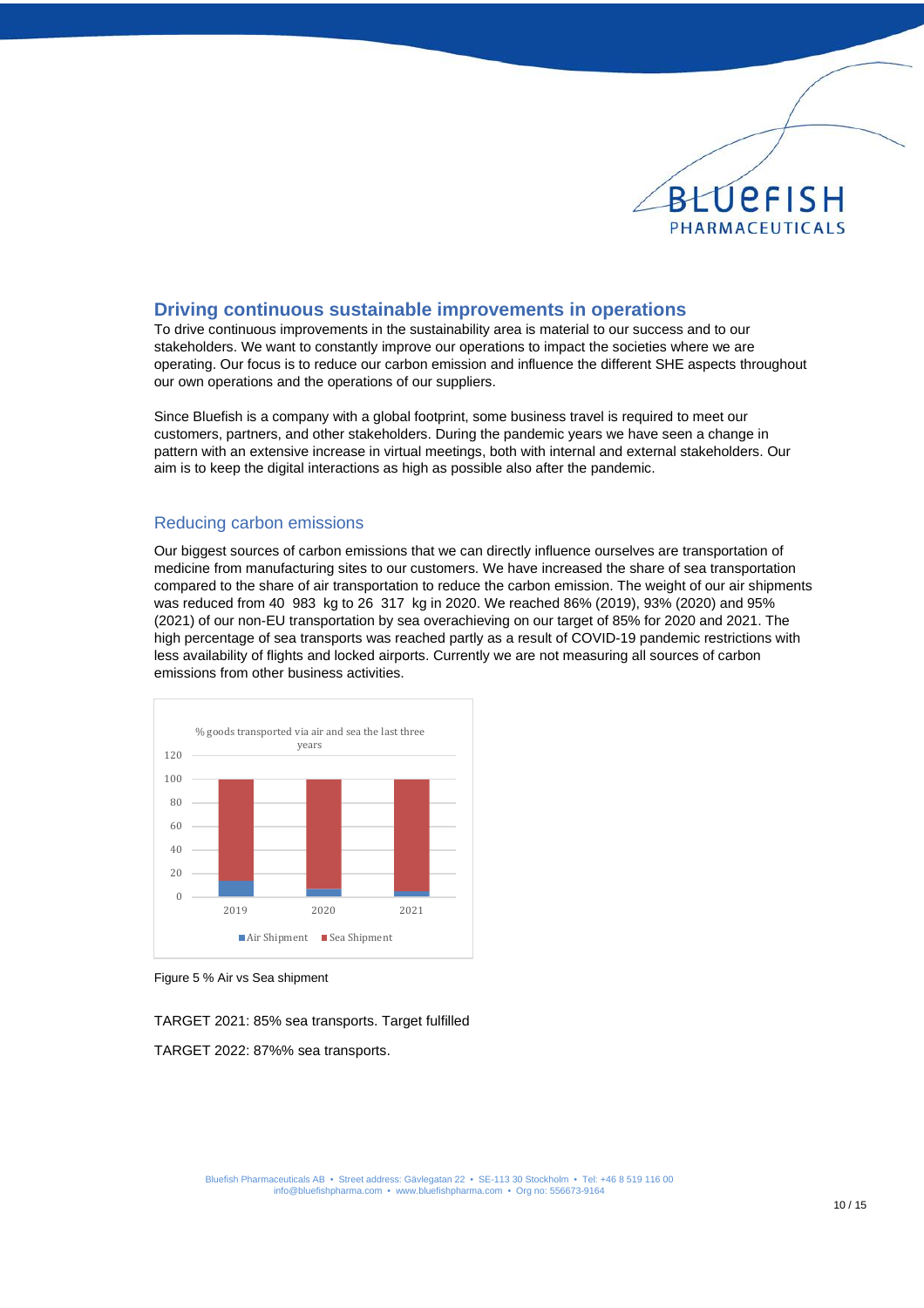

#### <span id="page-10-0"></span>**Ensuring responsibility throughout the supply chain**

Bluefish main impact on sustainability and risks are within the supply chain of goods and services since most of the activities are outsourced. Bluefish´s supplier management is based on the company's Code of Conduct, which describes Bluefish expectations on suppliers in a variety of sustainability aspects. In order to enforce the Code of Conduct, Bluefish performs supplier inspections to ensure that patient safety, workrelated safety and health, product quality and other applicable business compliance and ethics aspects of suppliers are adequately considered.

#### <span id="page-10-1"></span>Audit program

In 2018, we started our new safety, health, and environmental (SHE) audit program together with our manufacturing partners. We used external EU certified competence to help shape and structure the audit content and approach to ensure we cover all aspects included in our policies as well as regulations. This also includes topics such as freedom of association, anti-discrimination, and anti-corruption. We decided to prioritize our SHE audits based on risk and potency of drugs and have committed to a long-term audit schedule including Active Pharmaceutical Ingredient plants and Formulation and Packing sites. It is crucial for us to be able to secure that our suppliers conduct their business in a way that aligns with our Code of Conduct and basic sustainability standards.

| The main objective of audit is to                                                                                                                                                                                                                                           | Audit comprises with a framework of mainly 9 Pillars                   |
|-----------------------------------------------------------------------------------------------------------------------------------------------------------------------------------------------------------------------------------------------------------------------------|------------------------------------------------------------------------|
| Evaluate the management system for<br>✓<br><b>Business Ethics</b>                                                                                                                                                                                                           | SHE Policy & Legal Compliance<br>1.                                    |
|                                                                                                                                                                                                                                                                             | <b>Business ethics</b><br>2.                                           |
| Evaluate the management system for<br>✓<br>process safety, safe system of work, critical<br>equipment's, occupational health, and<br>safety<br>Evaluate the management system for<br>✓<br>Environmental Policies and Implementation<br>including applicable legal standards | Environment<br>3.                                                      |
|                                                                                                                                                                                                                                                                             | Accident Reporting, Investigation Analysis and First Aid<br>4.         |
|                                                                                                                                                                                                                                                                             | 5.<br>Hazard Identification, Risk Assessment & Its Control<br>Measures |
|                                                                                                                                                                                                                                                                             | Emergency Preparedness & Fire Fighting Measures<br>6.                  |
|                                                                                                                                                                                                                                                                             | <b>General Plant Condition</b><br>7.                                   |
|                                                                                                                                                                                                                                                                             | 8.<br>Machineries, Lifting Tackles & Material Handling                 |
|                                                                                                                                                                                                                                                                             | Trainings & Participation<br>9.                                        |



Our SHE audit Program will provide transparency and give us opportunities to drive positive change in the way we and our partners operate. Using a credible systematic approach and reviewing performance data we will be able to spot trends and do comparisons between our partners. In the last two years alone, we have seen improvements through the audits to better safety, health, and environment. Our partners are actively contributing during the audits and act promptly on gaps or improvements suggested by Bluefish.

Our plan is to have all our suppliers audited with the new SHE program by the end of 2023. Currently the pace is approximately 15 supplier audits each year, and the outcome will be subject to follow-up and action plans.

TARGET 2021: 15 audits performed. Target fulfilled

TARGET 2022: 17 audits to be performed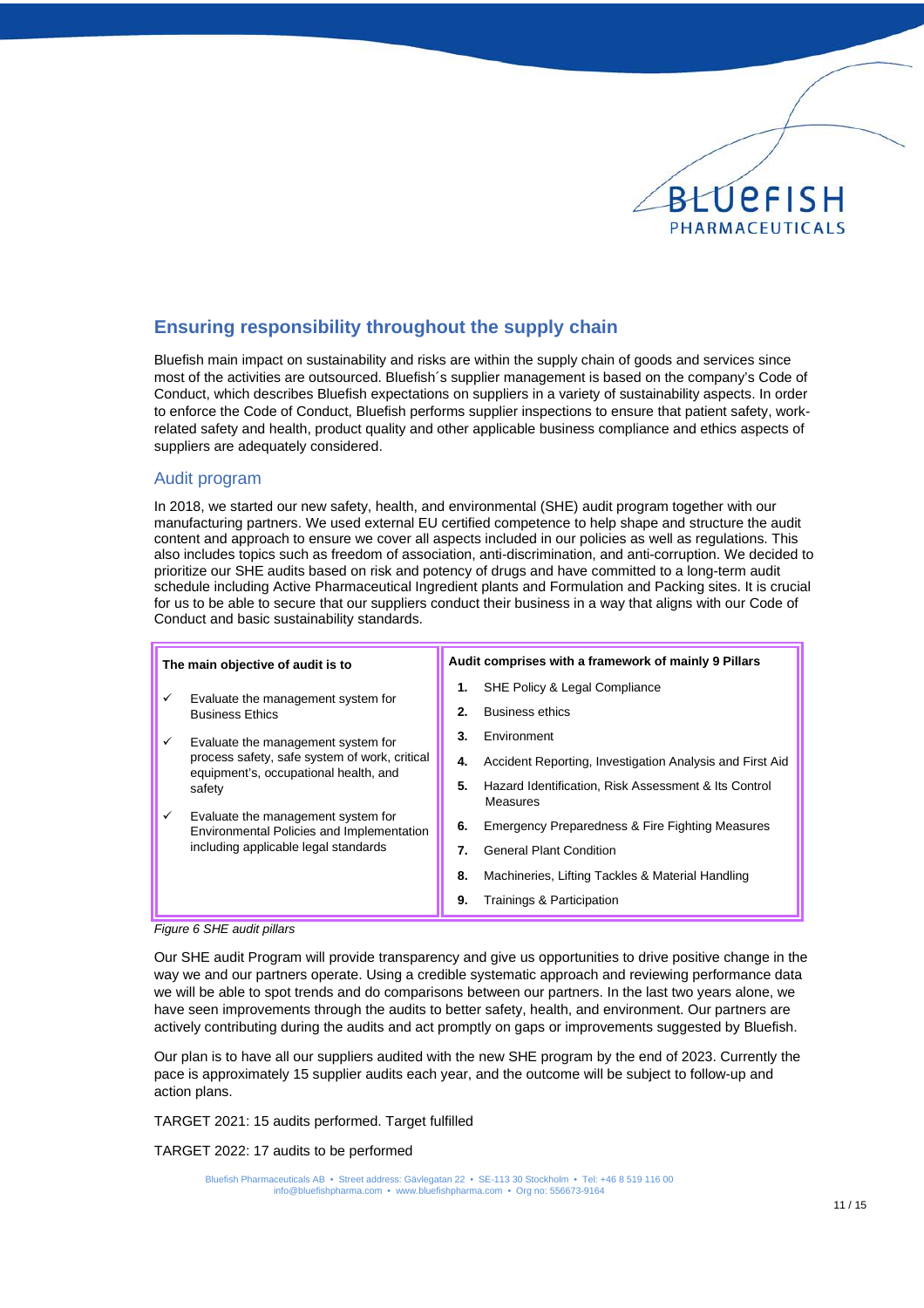

#### <span id="page-11-0"></span>**Healthy workplace**

As a healthy workplace, we believe that the wellbeing of our staff is essential for the success of our company. To create wellbeing, we focus on the following topics:

Through the 'Kraftsamla' programme under the Swedish Chamber of Commerce India, we seek to dynamically address gender issues in society, increase empowerment for women, greater collaboration between the sexes to together build an unbiased world, a place where all voices are equally heard and equally received. Kraftsamla in Swedish means "to harness our energies" or "to gather our forces" together. It is a collaborative programme between Swedish companies in India, under the umbrella of the Swedish Chamber of Commerce India. Gender balance, equality, and equity are our non-negotiables. We have 3 employees who are a part of the first Task Force on Gender Sensitisation, the first of its kind of training programmes, consisting of close to thirty representatives from in total twenty Swedish companies in India and members of the Chamber, that are now working to create awareness and promote diversity.

Through Kraftsamla, we seek to address issues of gender injustice, and inequality, and build a world where both men and women can thrive. Gender balance, equality, and equity are our non-negotiables. We have 3 employees who are a part of this initiative and are working along with the other team members of the chamber to create awareness and promote diversity

Research and experience show that diversity and equal opportunity play a key part in making companies successful. During recruitment we actively try to promote greater diversity and equal opportunity. Bluefish has chosen to focus on improving our gender leadership ratio by increasing the number of female leaders in the company.

Of the groups 122 employees, 44 percent are women. The board of directors has 3 women and one man, and the Leadership team has 3 women and 4 men. Among all leaders in Bluefish 40 percent are female. Bluefish ambition is to increase the percentage of women in managerial positions by 3% in 2021 and another 3% in 2022 and our long-term vision is 10% up to a gender ratio of 50/50.

#### <span id="page-11-1"></span>Health and Safety

Good working conditions and safe workplaces are important. No one should need to go to the workplace and worry about their health, either physical or mental. Our aim is to prevent accidents and minimize leave due to illness. Violence, threat, harassment, bullying or similar abuses of employees will not be tolerated. Bluefish employees have the freedom to choose if they want to join a labour union or not in accordance with each country legislation. Bluefish has a methodical way of working with our health and safety at work. A safe and secure work environment is a pre-requisite for job satisfaction, creativity, and commitment.

We aim to do our part within our local offices through recycling of waste as well as actively reducing our energy consumption. Our largest office and lab is located in a green building is based in Bangalore, India

#### Talent Management

- We strive to increase and promote females in managing positions
- We ensure safe work environment for our employees
- We create a workplace where we live our values
- We ensure the same quality of employee experience to all employees
- We attract and retain talent

TARGET 2021: Increase of females in managing position by 3% and target achieved

TARGET 2022: Increase of females in managing position by 3%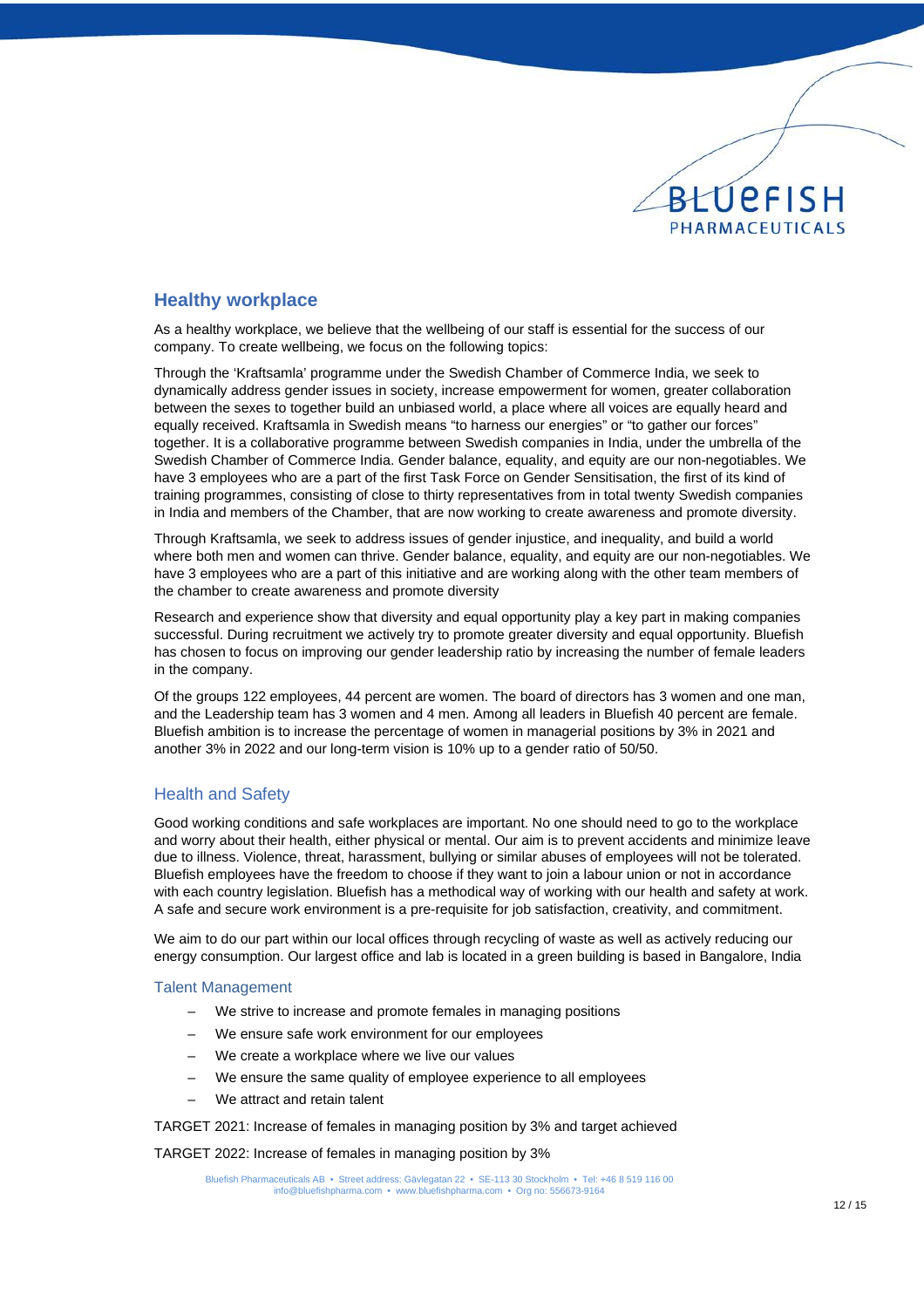## BLUEFISH PHARMACEUTICALS

## <span id="page-12-0"></span>**CORPORATE SOCIAL RESPONSIBILITY**

Corporate Social Responsibility at Bluefish is all about contributing to and inspiring high performance in the societies where we are doing business. We believe that ordinary people can come together and achieve extraordinary things. Shanti Bhavan, a Bluefish Pharmaceutical partner, is a residential school in Tamil Nadu, was founded on the idea that any child can succeed given the right opportunities. That is why we are proud of our contribution to the Shanti Bhavan Children´s Project, a project focusing on higher education to the underprivileged children in India. We want to put our efforts in programs where we believe we can make the most significant contribution to individuals and their families and increase diversity and inclusion at the same time. Since most of our operations are in India, it is natural to us to put our focus there. We believe that Shanti Bhavan are maximizing the impact on the community.



*Figure 7. Children of Shanti Bhavan*

Through Shanti Bhavan our employees and their families are able to touch lives in need and in return experience the blessing of giving. Their aim is to redefine education to empower future leaders with integrity, dignity, and a passion for excellence. Shanti Bhavan Residential School opened its doors in 1997 and welcome fortyeight students (24 girls and 24 boys) every year. The idea behind the school was simple: if children from underserved backgrounds were provided with education, resources, and opportunities, they could reverse the effects of abject poverty and social, economic, and gender inequity. Shanti Bhavan students are the first in their families to become authors, computer scientists, engineers, entrepreneurs, teachers, and more.

We contribute to the project by paying for their Wi-Fi and various IT support. Bluefish is also paying for the electricity and from time to time we donate laptops, furniture or other equipment needed at the school. Students from Shanti Bhavan are welcome to work for us on Internship programs and we also employ freshers from university to give them work experience on their growth journey. Our employees are encouraged to share their time, resources, and talents to enrich the community in which we work and live.

## <span id="page-12-1"></span>**Shanti Bhavan Children's Project**

The mission is unique and ambitious – to help children of deprived backgrounds become leaders through excellence in education and holistic personal development. Shanti Bhavan represents a radical change from basic literacy model and provides 17 years of intense intervention that reaches beyond individual students to tackle poverty and create positive change in their families and communities.

Shanti Bhavan's long-term approach to poverty alleviation and education is based on the belief that children of deprived backgrounds can not only meet but exceed expectations. These children move above and beyond the status quo into colleges and careers that are impressive by any standard. Over 97% of Shanti Bhavan high school graduates go on to graduate from college and are fully employed. Shanti Bhavan children go on to help hundreds, creating a powerful multiplicative effect throughout society.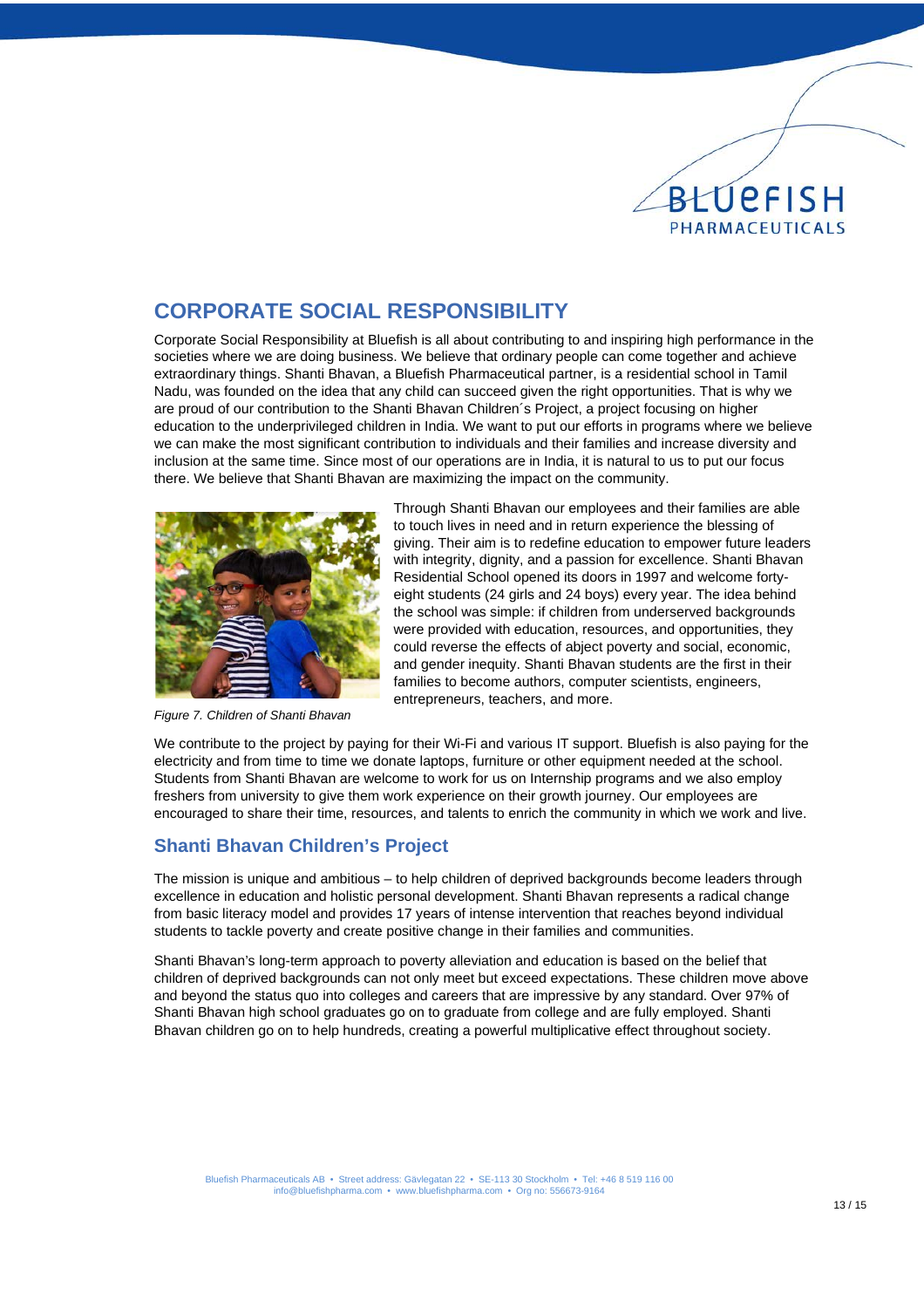

## <span id="page-13-0"></span>**GOVERNANCE AND COMPLIANCE**

Bluefish compliance framework manages both Compliance and Governance aspects. It is essential to us to govern our sustainability work in general and the sustainability risks in particular in order to secure compliance with necessary rules and regulations. Responsibility for the overarching sustainability strategy, goals, actions, and follow-up rests with the CEO. The Board monitors the work through updates at least twice a year, which also include discussion about sustainability trends, risks, and developments. Day to day progress and follow-ups are delegated to functions within the company. Each area of sustainability, with appropriate key measures, has functions or individuals with overarching operational responsibility for follow up and reporting.

#### <span id="page-13-1"></span>**Code of Conduct as a driver**

Our corporate Code of Conduct serves as a central policy for all other policies and is based on legislation, corporate values and recognised international standards. It covers areas such as Labour Rights, Human Rights, Anti-discrimination, and Anti-corruption. We believe working in an ethical manner is an important part of Bluefish's business. The company operates in locations that offer good business opportunities, but operations can also be in high-risk markets with exposure to serious risks of corruption. Bluefish has a zero tolerance for bribery and corrupt practices and our Code of Conduct applies to all directors, managers, employees, consultants and temporary staff at Bluefish and its subsidiaries. The companies' additional policies are all very important aspects of our business, and they outline how these aspects need to be managed.

*Figure 8 Code of conduct*



Our sustainability work is followed up through internal audits covering sustainability issues and we also have a whistle blower function that our employees can use to report any subject anonymously without the risk of retaliation. The company has had 0 incidents reported in 2020 and 1 incident reported 2021. All incidents are managed by our Compliance Committee consisting of employees from different functions lead by HR. As described on page [11,](#page-9-2) we are also auditing our suppliers through the SHE program, making sure our suppliers commit to our Code of Conduct (CoC). We have a compliance training programme where all new employees are inducted on CoC in their Induction Program. All employees need to pass a test in order to complete their training not only at the time of joining but also as an annual refresher training every year.